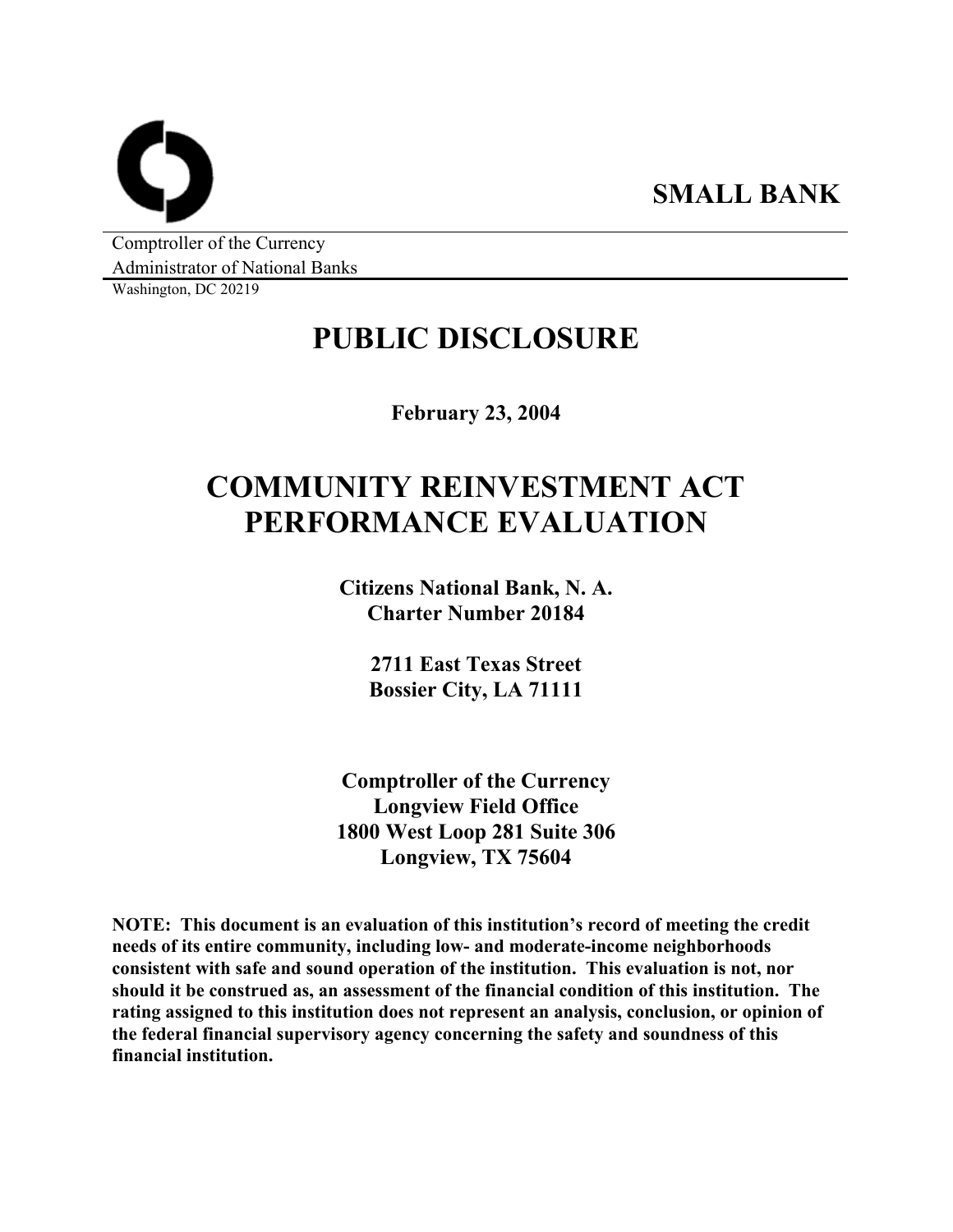### **INSTITUTION'S CRA RATING: This institution is rated Satisfactory.**

Citizens National Bank, N.A., Bossier City, has a satisfactory record of meeting community credit needs. This rating is based on the following:

- $\triangleright$  The bank's loan-to-deposit ratio is satisfactory based on its size and complexity.
- $\triangleright$  A majority of the bank's loans are extended within its assessment area.
- $\triangleright$  Credit activity is reasonably distributed to borrowers of different income levels and businesses of different sizes.
- $\triangleright$  The geographic distribution of loans reflects reasonable dispersion throughout the assessment area.

### **DESCRIPTION OF INSTITUTION**

Citizens National Bank, N.A. (CNB) is a \$198 million bank, which is wholly owned by Citizens National Bancshares of Bossier, Inc. The bank is located at 2711 East Texas Street, Bossier City, Louisiana. In addition to the main office, the bank has four full service branches with locations in Bossier City, Shreveport, and Monroe, Louisiana. As of December 31, 2003, loans totaled \$116 million and represented 59% of the bank's total assets. The following chart reflects the distribution of the bank's loan portfolio.

| <b>Loan Category</b>                 | \$ (000) | $\frac{0}{0}$ |
|--------------------------------------|----------|---------------|
| <b>Commercial Real Estate Loans</b>  | 64,532   | 55.54         |
| <b>Commercial Loans</b>              | 12,086   | 10.40         |
| <b>Residential Real Estate Loans</b> | 29,208   | 25.14         |
| Consumer Loans                       | 10,360   | 892           |
| Total                                | 116,186  | 100.00%       |

There are no legal impediments or other factors, which inhibit the bank's ability to meet the credit needs of the community. The bank was rated satisfactory during the prior CRA Examination dated October 18, 1999.

### **DESCRIPTION OF ASSESSMENT AREA**

The Board has designated two assessment areas for CRA purposes. The assessment areas include the locations in which the bank has offices, and consist of specific census tracts in the adjacent parishes of Bossier and Caddo, as one assessment area, and all census tracts in Ouachita Parish, as the second assessment area. These areas are located in the Shreveport Metropolitan Statistical Areas (MSA) and Monroe MSA respectively. The Shreveport MSA assessment area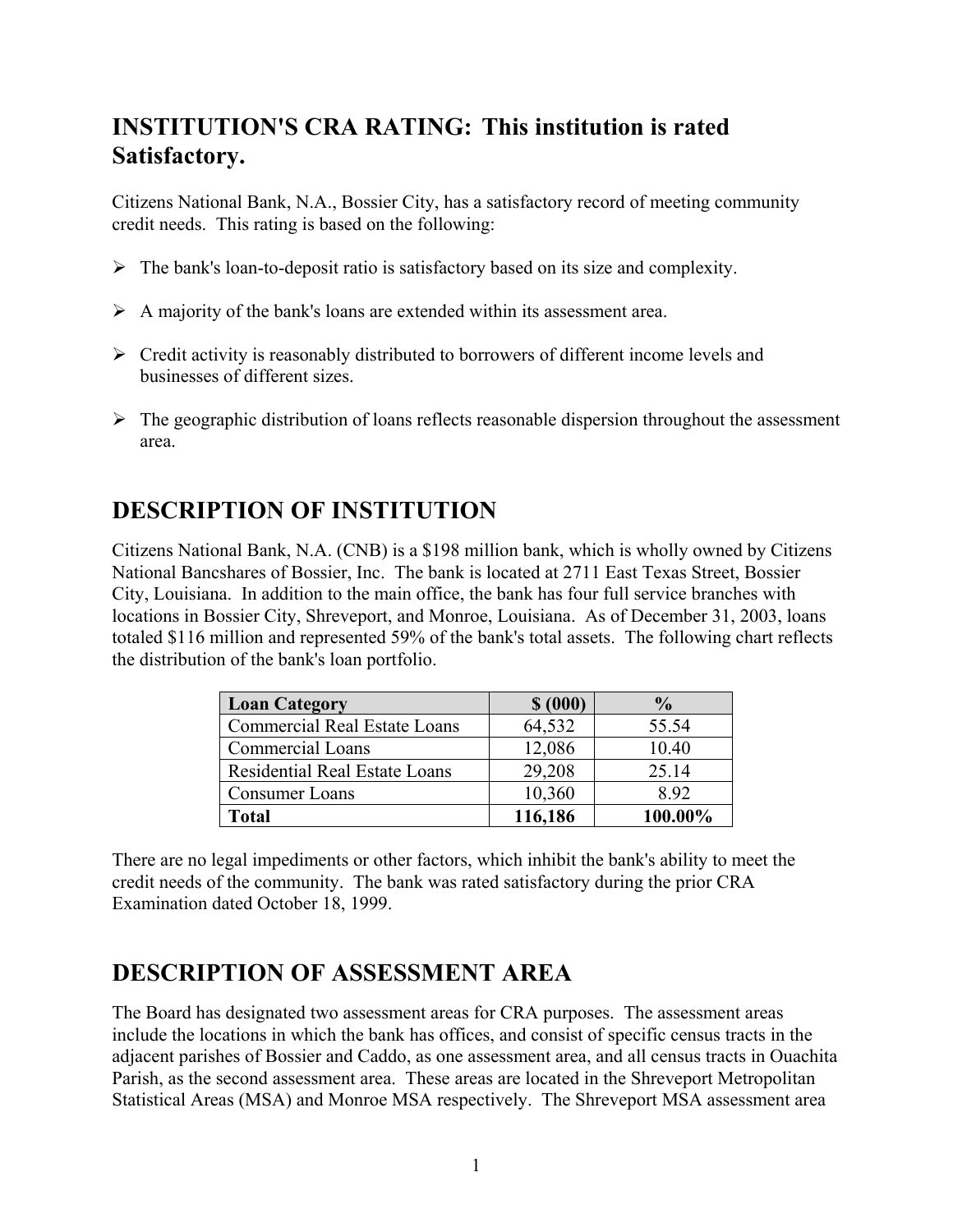was selected for a full scope review due to the location of the bank's headquarters and three of its branch offices. As such, the largest percentage of the bank's deposits and reported loans are located in this area. These assessment areas meet the requirements of the Community Reinvestment Act and do not arbitrarily exclude low and moderate-income geographies.

#### **Shreveport MSA**

The bank has designated 56 census tracts that are part of the adjacent parishes of Bossier and Caddo, in the Shreveport MSA, to serve as the bank's primary assessment area for all the bank's branches, with the exception of the Monroe branch. The assessment area includes 6 low-income tracts, 11 moderate-income tracts, 20 middle-income tracts, and 19 upper-income tracts. The following table provides a description of the bank's assessment area based on 1990 census data and 2002 Department of Housing and Urban Development (HUD) information.

| DEMOGRAPHIC AND ECONOMIC CHARACTERISTICS OF AA |          |  |  |  |  |  |
|------------------------------------------------|----------|--|--|--|--|--|
| Population                                     |          |  |  |  |  |  |
| Number of Families                             | 69,527   |  |  |  |  |  |
| Number of Households                           | 96,785   |  |  |  |  |  |
| Geographies                                    |          |  |  |  |  |  |
| Number of Census Tracts/BNA                    | 56       |  |  |  |  |  |
| % Low-Income Census Tracts/BNA                 | 10.71%   |  |  |  |  |  |
| % Moderate-Income Census Tracts/BNA            | 19.64%   |  |  |  |  |  |
| % Middle-Income Census Tracts/BNA              | 35.72%   |  |  |  |  |  |
| % Upper-Income Census Tracts/BNA               | 33.93%   |  |  |  |  |  |
| Median Family Income (MFI)                     |          |  |  |  |  |  |
| 1990 MFI for AA                                | \$27,402 |  |  |  |  |  |
| 2002 HUD-Adjusted MFI                          | \$40,100 |  |  |  |  |  |
| <b>Economic Indicators</b>                     |          |  |  |  |  |  |
| <b>Unemployment Rate</b>                       | 4%       |  |  |  |  |  |
| 2002 Median Housing Value                      | \$60,738 |  |  |  |  |  |
| % of Households Below Poverty Level            | 17%      |  |  |  |  |  |

These counties have a total population of 259,185. The distribution of families by income level, regardless of census tract location, consists of the following: 20.14% are low income, 14.86% are moderate income, 20.02% are middle-income, and 44.98% are upper-income. Major employers in the area include the Barksdale Air Force Base, General Motors Corporation, area gaming casinos and hotels, and area medical facilities. Competition in the area is considered strong with numerous local banks, branches of other banks, and credit unions in this area. The local economy is considered stable with an unemployment rate of 4%.

Contacts with local business organizations in Bossier City revealed the primary community credit needs for the assessment area are residential mortgages and commercial loans.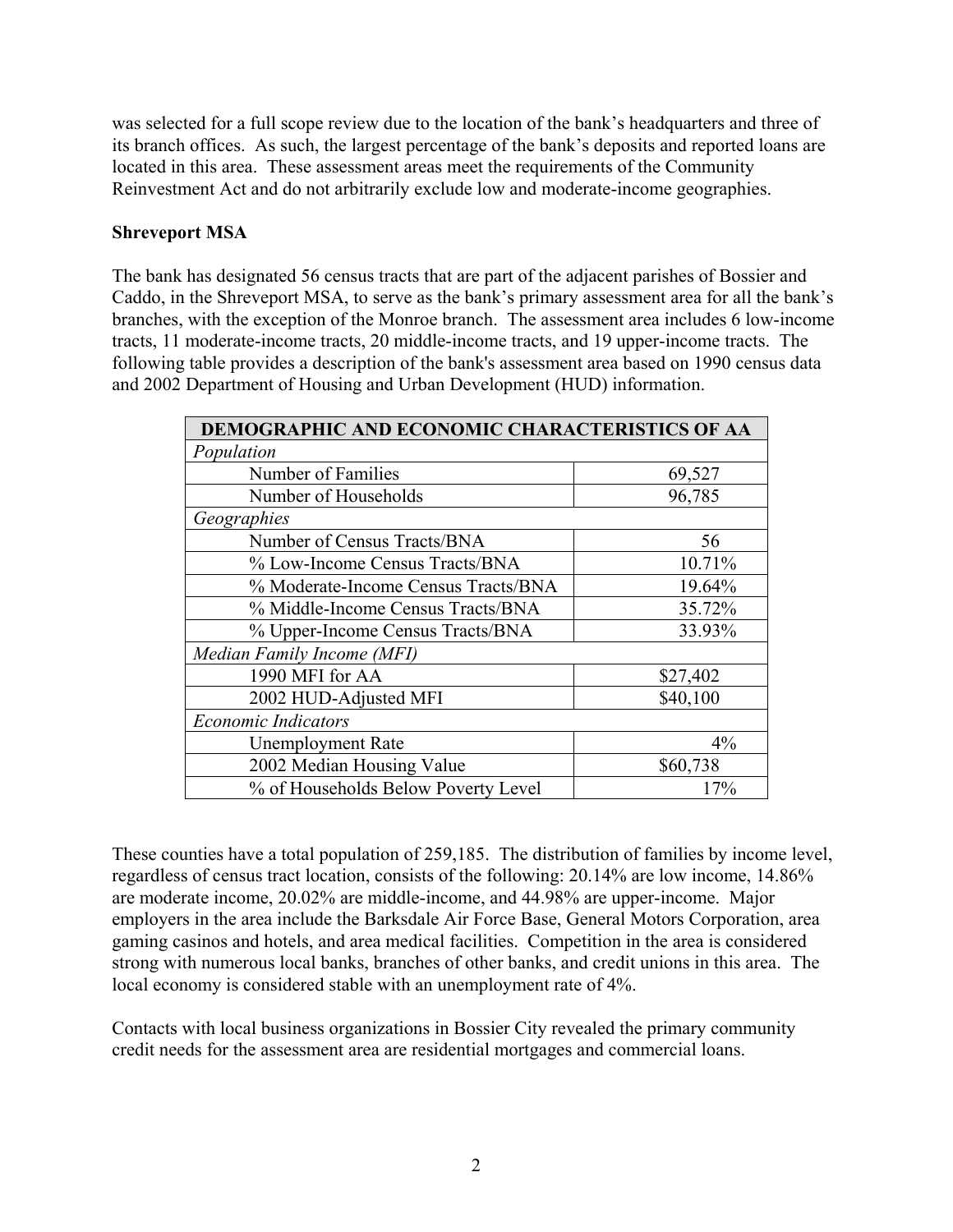### **CONCLUSIONS ABOUT PERFORMANCE CRITERIA**

#### **Loan-to-Deposit Ratio**

The loan-to-deposit ratio of CNB is reasonable given the bank's size, financial condition, and assessment area credit needs. The bank's quarterly average loan-to-deposit ratio was 73.66% since the prior CRA examination in October of 1999. The average loan-to-deposit ratio of banks within the assessment area, regardless of size, for the same time period, was 59.19%.

| <b>Institution</b>                   | Assets (\$000s)  | Average          |  |  |
|--------------------------------------|------------------|------------------|--|--|
|                                      | (As of 12/31/03) | <b>LTD Ratio</b> |  |  |
| Citizens National Bank, Bossier City | 198,000          | 73.66            |  |  |
| First Louisiana Bank, Shreveport     | 90,000           | 88.97            |  |  |
| <b>First National Bank, Benton</b>   | 62,000           | 39.81            |  |  |
| Citizens Bank & Trust, Vivian        | 74,000           | 72.30            |  |  |
| Tri-State Bank & Trust, Haughton     | 46,000           | 21.23            |  |  |

#### **Lending in Assessment Area**

A majority of the bank's lending activity is located within its assessment area. We reviewed a sample of 253 residential purchase loans and 43 commercial loans, which originated since October 1999. The breakdown by loan category is illustrated in the following table:

| <b>TOTAL LOANS REVIEWED</b> |                                                          |       |        |       |      |       |       |       |  |
|-----------------------------|----------------------------------------------------------|-------|--------|-------|------|-------|-------|-------|--|
|                             | OUT OF ASSESSMENT AREA<br>IN ASSESSMENT AREA             |       |        |       |      |       |       |       |  |
| LOAN TYPE                   | $\%$<br>$\%$<br>$\%$<br>#<br>\$ (000s)<br>\$ (000s)<br># |       |        |       | $\%$ |       |       |       |  |
| Residential                 | 171                                                      | 67.59 | 15.350 | 71.22 | 82   | 32.41 | 6,202 | 28.78 |  |
| Commercial                  | 40                                                       | 93.02 | 2.859  | 94.64 | 3    | 6.98  | 162   | 5.36  |  |
| Total Reviewed              | 211                                                      | 71.28 | 18.209 | 74.10 | 85   | 28.72 | 6.364 | 25.90 |  |

#### **Lending to Borrowers of Different Incomes and to Businesses of Different Sizes**

The distribution of loans within the assessment area reflects a reasonable penetration among borrowers of different income levels and businesses of different sizes. The distribution of home purchase loans generally approximates the income characteristics of the assessment area. While home purchase loans to low-income families are at a low level compared to the demographics of the assessment area, home purchase loans exceed the percentage of moderate-income families. Borrowing for home purchases by low-income individuals is limited as approximately 17% of the households in this assessment area are below poverty level. In addition, affordable housing stock is limited in the assessment area.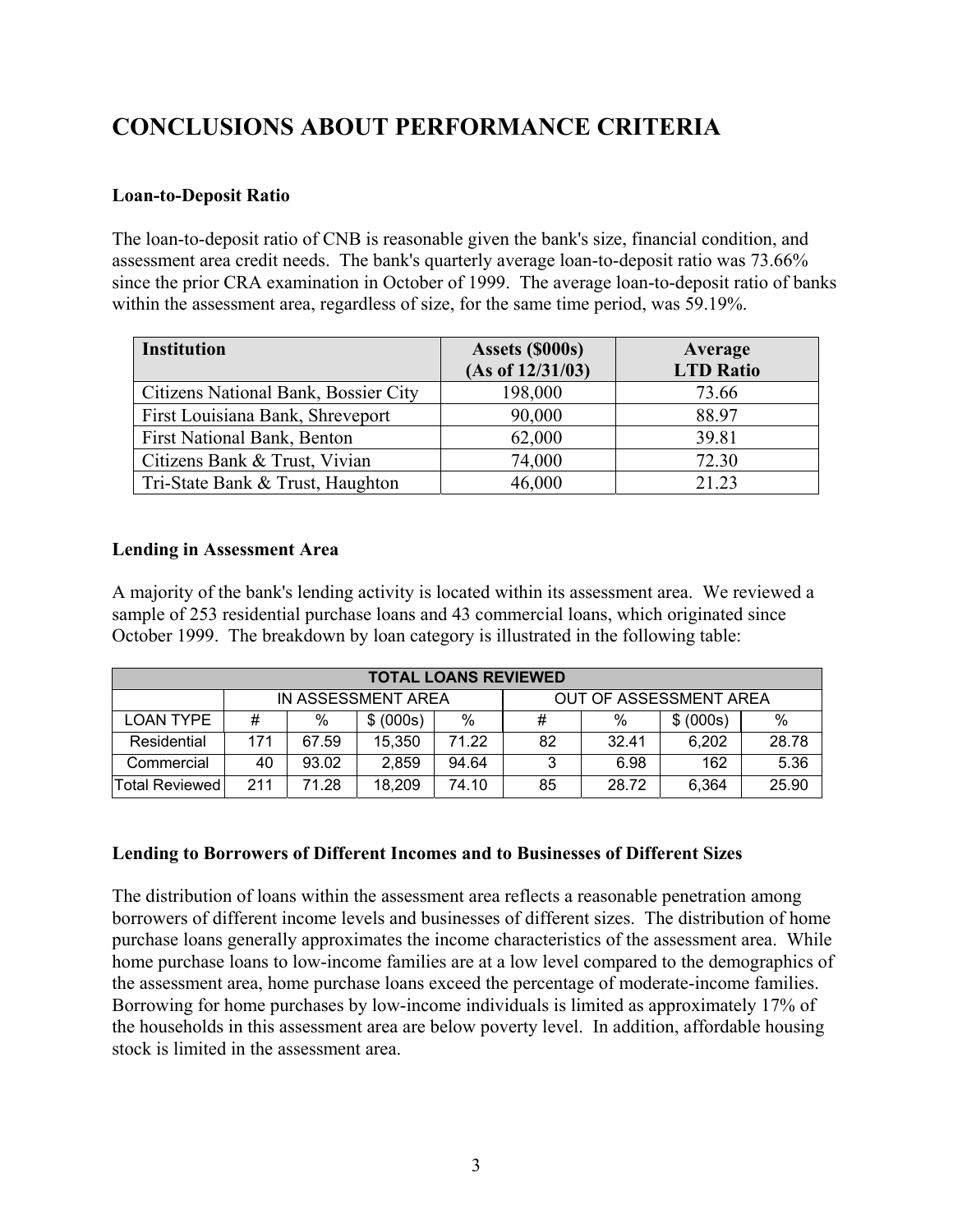| <b>RESIDENTIAL REAL ESTATE</b> |                  |                  |                  |                  |                  |                  |                  |                  |  |
|--------------------------------|------------------|------------------|------------------|------------------|------------------|------------------|------------------|------------------|--|
| Borrower<br>Income Level       |                  | LOW              |                  | <b>MODERATE</b>  |                  | <b>MIDDLE</b>    |                  | <b>UPPER</b>     |  |
| % of AA<br><b>Families</b>     |                  | 20.14            | 14.86            |                  | 20.02            |                  | 44.98            |                  |  |
| <b>LOANS BY</b><br><b>YEAR</b> | $%$ of<br>Number | $%$ of<br>Amount | $%$ of<br>Number | $%$ of<br>Amount | $%$ of<br>Number | $%$ of<br>Amount | $%$ of<br>Number | $%$ of<br>Amount |  |
|                                | 2.42             | 0.47             | 19.35            | 9.88             | 14.15            | 9.49             | 63.71            | 80.16            |  |

The distribution of business loans reflects a reasonable penetration among businesses of different sizes. Based on U.S. Census information, there are 15,531 businesses in the assessment area; however, revenue information was not reported for approximately 23% of the businesses. As a result, the percentage of businesses by income level may not accurately reflect a true percentage of the businesses in each income category. Our sample of commercial loans inside the assessment area revealed a substantial majority of the bank's commercial loans were to businesses with revenues less than one million.

| <b>BORROWER DISTRIBUTION OF SMALL LOANS TO BUSINESSES</b> |              |              |  |  |  |  |  |
|-----------------------------------------------------------|--------------|--------------|--|--|--|--|--|
| <b>Business Revenues</b>                                  | ≤\$1,000,000 | >\$1,000,000 |  |  |  |  |  |
| % of AA Businesses                                        | 71.57        | 5.20         |  |  |  |  |  |
| % of Bank Loans in AA # I                                 | 72.50        | 27.50        |  |  |  |  |  |
| % of Bank Loans in AA \$                                  | 64.07        | 35.93        |  |  |  |  |  |

#### **Geographic Distribution of Loans**

The distribution of loans reflects a reasonable penetration throughout the assessment area. The distribution of home purchase loans generally approximates the percentage of owner occupied houses located in the various tract categories. While home purchase loans to low and moderateincome families are at a low level compared to the demographics of the assessment area, housing stock in these areas is also limited. Furthermore, the bank's market share of loans in these areas exceeds its overall market share.

| <b>RESIDENTIAL REAL ESTATE</b> |        |        |                 |        |               |        |              |        |  |
|--------------------------------|--------|--------|-----------------|--------|---------------|--------|--------------|--------|--|
| <b>Census Tracti</b>           | LOW    |        | <b>MODERATE</b> |        | <b>MIDDLE</b> |        | <b>UPPER</b> |        |  |
| Income Levell                  |        |        |                 |        |               |        |              |        |  |
| %of AA                         |        |        |                 |        |               |        |              |        |  |
| Owner                          | 4.9    |        | 12.6            |        | 41.0          |        | 41.4         |        |  |
| Occupied                       |        |        |                 |        |               |        |              |        |  |
| <b>LOANS BY</b>                | $%$ of | $%$ of | $%$ of          | $%$ of | $%$ of        | $%$ of | $%$ of       | $%$ of |  |
| YEAR                           | Number | Amount | Number          | Amount | Number        | Amount | Number       | Amount |  |
|                                | 0.60   | 1.0    | 3.2             | 1.1    | 33.8          | 17.3   | 62.3         | 80.5   |  |

The geographic distribution of business loans is also reasonable based on the bank's locations and the demographics of each area.